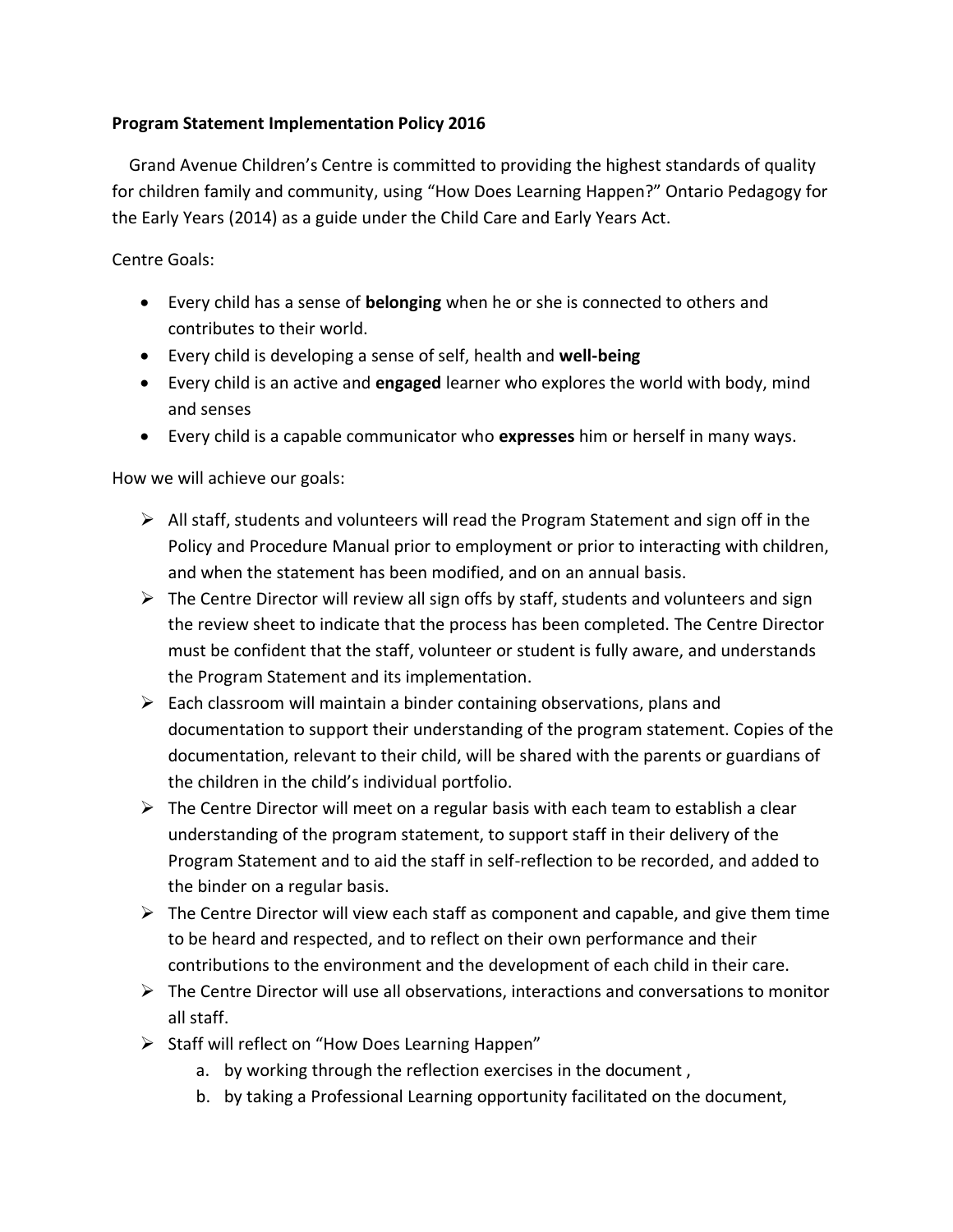- c. by reviewing the observation and engaging children in meaningful activities ,
- d. by maintaining communication with parents and building trusting relationships with families,
- e. by working with their colleagues to create a safe and healthy environment
- f. by taking the time to engage in self-reflection on a regular basis.

Grand Ave Children's Centre understands that the early years set the foundation to establishing and nurturing health, safety and well- being for children in our program. To this end, the centre director or designate will observe staff interactions with children ensuring that they align with our program statement and beliefs in adult-child interactions. The following practices are not supported by are centre:

- corporal punishment
- harsh or belittling discipline including verbal belittling or threatening
- depriving of basic needs including food, shelter, clothing or bedding
- lock the exits of the child care centre for the purposes of confining a child or using locked or lockable room or structure to confine the child if he or she has been separated from the other children
- confinement or restraint for the purpose of limiting a child's movement is not part of the practice or values
- inflicting any bodily harm on children including making children eat or drink against their will.

In the event that Centre Director observes or is made aware of any practice that is not supported, they will address the issue with the staff member according to the strategies outlined in the Disciplinary Policy that is outlined in the Policy and Procedure Manual.

Additionally, all Early Childhood Educators have made a commitment to abide by the standards of their profession as set out in the college of Early Childhood Educators Code of Ethics and Standards of practice. All Early Childhood Educators hold themselves accountable, and will use the Code of Ethics, the Standards of practice and the CCEYA to guide their decisions and practice.

Grand Avenue Children's Centre will keep records pertaining to monitoring of our Program Statement for 3 years.

References and information in this living document are from: **How Does Learning Happen? - Ontario's Pedagogy for the Early Years Child Care Early Years Act 2014**